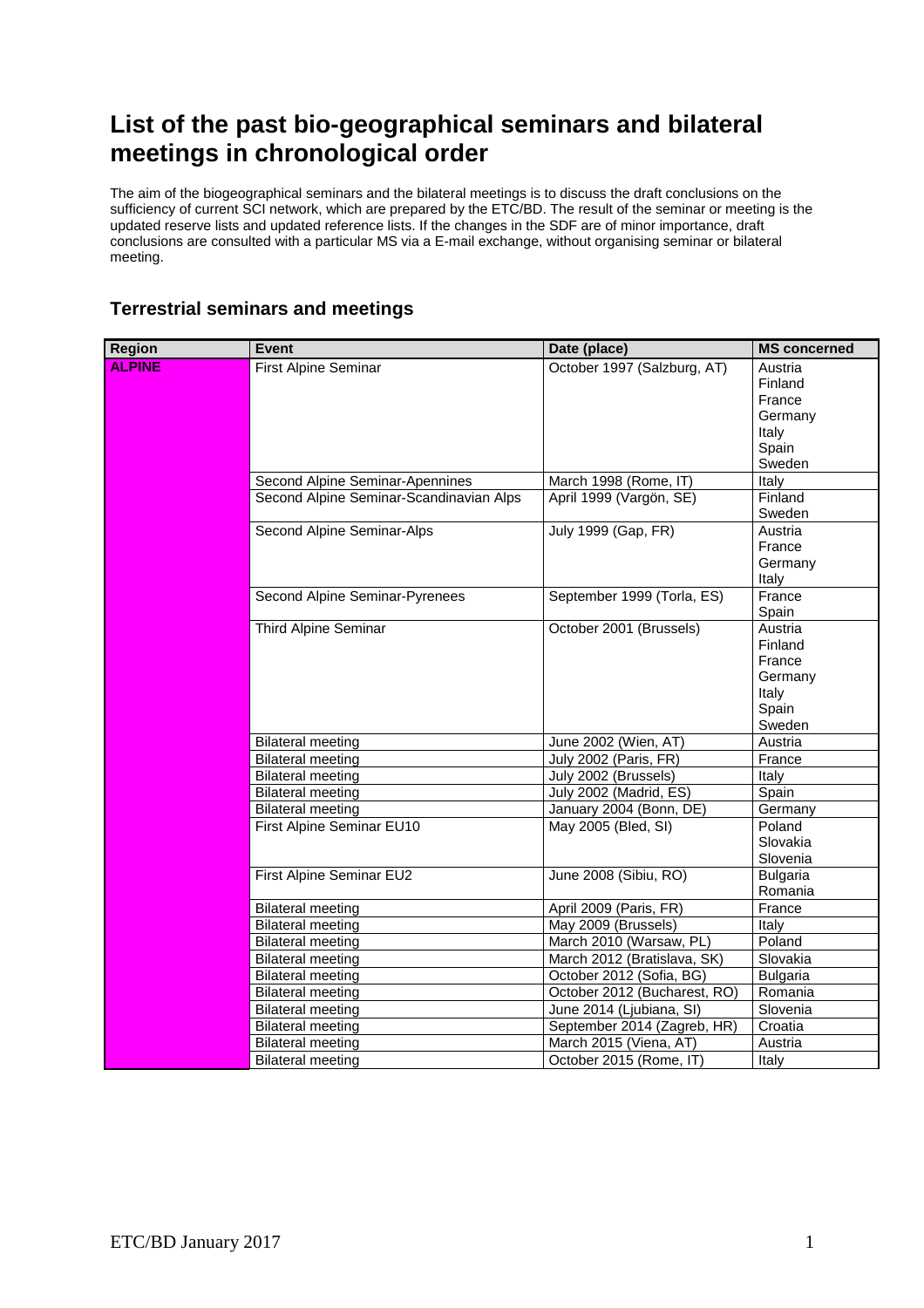| <b>ATLANTIC</b>    | <b>First Atlantic Seminar</b>                        | September 1999 (Kilkee, IE)                              | Belgium             |
|--------------------|------------------------------------------------------|----------------------------------------------------------|---------------------|
|                    |                                                      | and November 1999 (Paris, FR)                            | Denmark             |
|                    |                                                      |                                                          | France              |
|                    |                                                      |                                                          | Germany             |
|                    |                                                      |                                                          | Ireland             |
|                    |                                                      |                                                          | <b>Netherlands</b>  |
|                    |                                                      |                                                          | Portugal            |
|                    |                                                      |                                                          | Spain               |
|                    |                                                      |                                                          | United Kingdom      |
|                    | Second Atlantic Seminar                              | June 2002 (Den Haag, NL)                                 | Belgium             |
|                    |                                                      |                                                          | Denmark             |
|                    |                                                      |                                                          | France              |
|                    |                                                      |                                                          | Germany             |
|                    |                                                      |                                                          | Ireland             |
|                    |                                                      |                                                          | <b>Netherlands</b>  |
|                    |                                                      |                                                          | Portugal            |
|                    |                                                      |                                                          | Spain               |
|                    |                                                      |                                                          | United Kingdom      |
|                    | <b>Bilateral meeting</b>                             | May 2003 (Brussels)                                      | Belgium             |
|                    | <b>Bilateral meeting</b>                             | June 2003 (Brussels)                                     | Netherlands         |
|                    | <b>Bilateral meeting</b>                             | July 2003 (Paris, FR)                                    | France              |
|                    | <b>Bilateral meeting</b>                             | July 2003 (Madrid, ES)                                   | Spain               |
|                    | <b>Bilateral meeting</b>                             | July 2003 (Brussels, BE)                                 | United Kingdom      |
|                    | <b>Bilateral meeting</b>                             | September 2003 (Brussels, BE)                            | Ireland             |
|                    | <b>Bilateral meeting</b>                             | January 2004 (Bonn, DE)                                  | Germany             |
|                    | <b>Bilateral meeting</b>                             | April 2009 (Paris, FR)                                   | France              |
| <b>BOREAL</b>      | <b>First Boreal Seminar</b>                          |                                                          |                     |
|                    |                                                      | April 1999 (Vargon, SE)                                  | Finland             |
|                    | Second Boreal Seminar                                |                                                          | Sweden<br>Finland   |
|                    |                                                      | March 2003 (Koli, FI)                                    |                     |
|                    | First Boreal Seminar EU10                            | December 2005 (Lilaste, LV)                              | Sweden<br>Estonia   |
|                    |                                                      |                                                          | Latvia              |
|                    |                                                      |                                                          | Lithuania           |
|                    | <b>Bilateral meeting</b>                             | June 2011 (Vilnius, LT)                                  | Lithuania           |
|                    |                                                      |                                                          |                     |
|                    |                                                      |                                                          |                     |
| <b>CONTINENTAL</b> | <b>First Continental Seminar</b>                     | March 2000 (Gesves, BE)                                  | Austria             |
|                    |                                                      |                                                          | Belgium             |
|                    |                                                      |                                                          | Denmark             |
|                    |                                                      |                                                          | France              |
|                    |                                                      |                                                          | Germany             |
|                    |                                                      |                                                          | Italy               |
|                    |                                                      |                                                          | Luxembourg          |
|                    |                                                      |                                                          | Sweden              |
|                    | Second Continental Seminar                           | November 2002 (Potsdam, DE)                              | Austria             |
|                    |                                                      |                                                          | Belgium             |
|                    |                                                      |                                                          | Denmark             |
|                    |                                                      |                                                          | France              |
|                    |                                                      |                                                          | Germany             |
|                    |                                                      |                                                          | Italy               |
|                    |                                                      |                                                          | Luxembourg          |
|                    |                                                      |                                                          | Sweden              |
|                    | <b>Bilateral meeting</b>                             | May 2003 (Brussels)                                      | Belgium             |
|                    | <b>Bilateral meeting</b>                             | January 2004 (Bonn, DE)                                  | Germany             |
|                    | <b>Bilateral meeting</b>                             | March 2004 (Brussels, BE)                                | Austria             |
|                    | <b>Bilateral meeting</b>                             | April 2004 (Paris, FR)                                   | France              |
|                    | First Continental Seminar EU10                       | April 2006 (Darova, CZ)                                  | Czech Republic      |
|                    |                                                      |                                                          | Poland              |
|                    |                                                      |                                                          | Slovenia            |
|                    | First Continental Seminar EU2                        | June 2008 (Sibiu, RO)                                    | <b>Bulgaria</b>     |
|                    |                                                      |                                                          | Romania             |
|                    | Bilateral meeting                                    | April 2009 (Paris, FR)                                   | France              |
|                    | <b>Bilateral meeting</b>                             | May 2009 (Brussels)                                      | Italy               |
|                    | <b>Bilateral meeting</b>                             | March 2010 (Warsaw, PL)                                  | Poland              |
|                    | <b>Bilateral meeting</b>                             | March 2011 (Pruhonice, CZ)                               | Czech Republic      |
|                    | <b>Bilateral meeting</b>                             | October 2012 (Sofia, BG)                                 | <b>Bulgaria</b>     |
|                    | <b>Bilateral meeting</b><br><b>Bilateral meeting</b> | October 2012 (Bucharest, RO)<br>June 2014 (Ljubiana, SI) | Romania<br>Slovenia |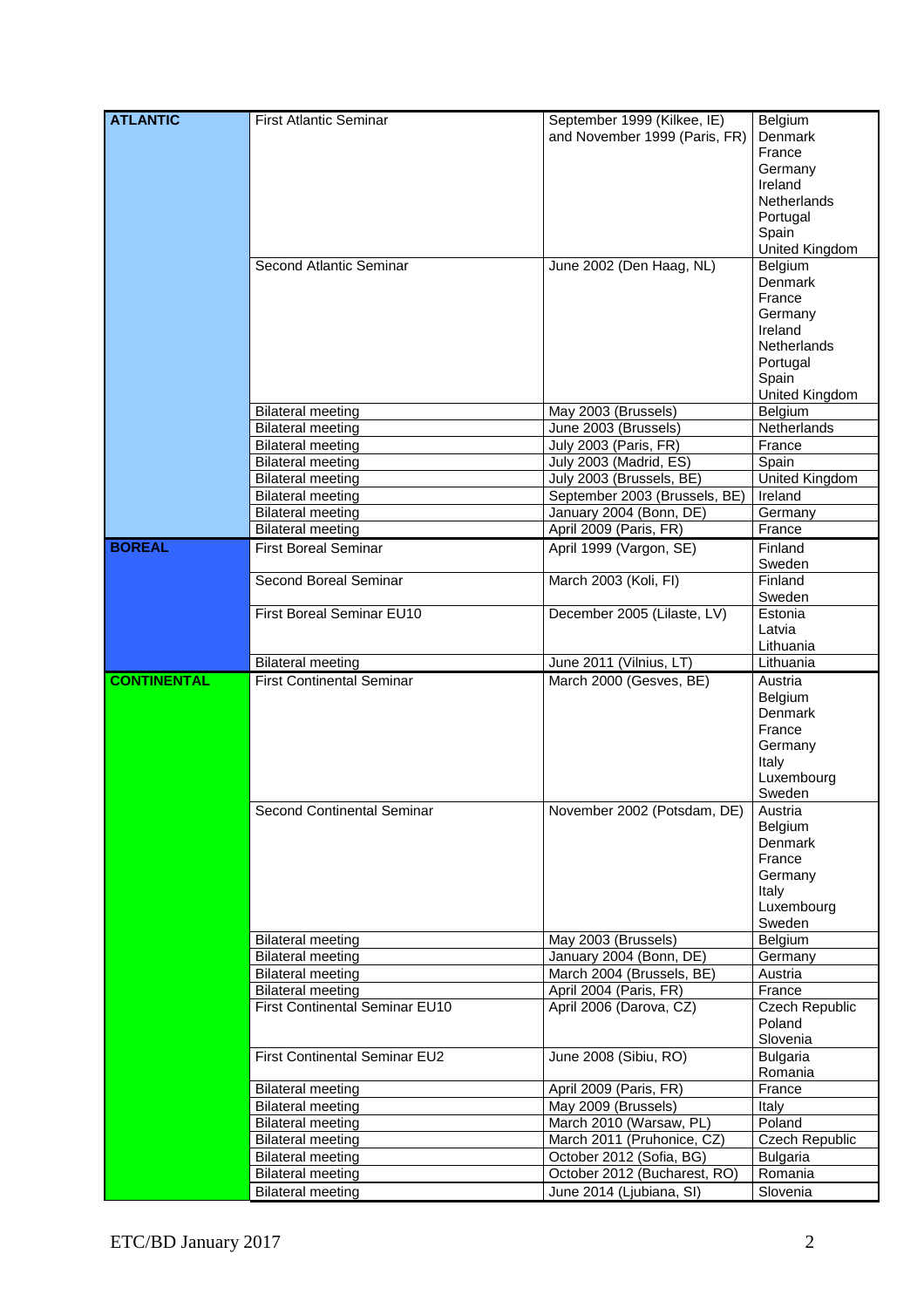|                      | <b>Bilateral meeting</b>          | September 2014 (Zagreb, HR)           | Croatia                                        |
|----------------------|-----------------------------------|---------------------------------------|------------------------------------------------|
|                      | <b>Bilateral meeting</b>          | March 2015 (Viena, AT)                | Austria                                        |
|                      | <b>Bilateral meeting</b>          | October 2015 (Rome, IT)               | Italy                                          |
| <b>MACARONESIAN</b>  | <b>First Macaronesian Seminar</b> | November 1996 (Canary<br>Islands, ES) | Portugal<br>Spain                              |
|                      | Second Macaronesian Seminar       | July 1997 (Azores, PT)                | Portugal<br>Spain                              |
| <b>MEDITERRANEAN</b> | First Mediterranean Seminar       | February 1998 (Thessaloniki,<br>GR)   | France<br>Greece<br>Italy<br>Portugal<br>Spain |
|                      | Second Mediterranean Seminar      | November 1999 (Sesimbra, PT)          | France<br>Greece<br>Italy<br>Portugal<br>Spain |
|                      | Third Mediterranean Seminar       | January 2003 (Brussels)               | France<br>Greece<br>Italy<br>Portugal<br>Spain |
|                      | <b>Bilateral meeting</b>          | June 2004 (Madrid, ES)                | Spain                                          |
|                      | <b>Bilateral meeting</b>          | July 2004 (Paris, FR)                 | France                                         |
|                      | First Mediterranean Seminar EU10  | December 2006 (Brussels)              | Cyprus<br>Malta                                |
|                      | <b>Bilateral meeting</b>          | April 2009 (Paris, FR)                | France                                         |
|                      | <b>Bilateral meeting</b>          | May 2009 (Brussels)                   | Italy                                          |
|                      | <b>Bilateral meeting</b>          | June 2012 (Nicosia, CY)               | Cyprus                                         |
|                      | <b>Bilateral meeting</b>          | September 2014 (Zagreb, HR)           | Croatia                                        |
|                      | <b>Bilateral meeting</b>          | October 2015 (Rome, IT)               | Italy                                          |
| <b>PANNONIAN</b>     | First Pannonian Seminar EU10      | September 2005 (Sarrod, HU)           | <b>Czech Republic</b><br>Hungary<br>Slovakia   |
|                      | First Pannonian Seminar EU2       | June 2008 (Sibiu, RO)                 | Romania                                        |
|                      | <b>Bilateral meeting</b>          | March 2011 (Pruhonice, CZ)            | <b>Czech Republic</b>                          |
|                      | <b>Bilateral meeting</b>          | October 2011 (Budapest, HU)           | Hungary                                        |
|                      | <b>Bilateral meeting</b>          | March 2012 (Bratislava, SK)           | <b>Bulgaria</b>                                |
|                      | <b>Bilateral meeting</b>          | October 2012 (Bucharest, RO)          | Romania                                        |
| <b>BLACK SEA</b>     | First Black Sea Seminar EU2       | June 2008 (Sibiu, RO)                 | <b>Bulgaria</b><br>Romania                     |
|                      | <b>Bilateral meeting</b>          | October 2012 (Sofia, BG)              | <b>Bulgaria</b>                                |
|                      | <b>Bilateral meeting</b>          | October 2012 (Bucharest, RO)          | Romania                                        |
| <b>STEPPIC</b>       | First Steppic Seminar EU2         | June 2008 (Sibiu, RO)                 | Romania                                        |
|                      | <b>Bilateral meeting</b>          | October 2012 (Bucharest, RO)          | Romania                                        |

## **Marine seminars**

| <b>Region</b> | Event                              | Date (place)              | <b>MS concerned</b>                                                                                                       |
|---------------|------------------------------------|---------------------------|---------------------------------------------------------------------------------------------------------------------------|
| <b>MATL</b>   | First Marine Atlantic Seminar      | March 2009 (Galway, IE)   | Belgium<br>Denmark<br>France<br>Germany<br>Ireland<br><b>Netherlands</b><br>Portugal<br>Spain<br>Sweden<br>United Kingdom |
| <b>MBAL</b>   | <b>First Marine Baltic Seminar</b> | November 2009 (Sopot, PL) | Denmark<br>Estonia<br>Finland<br>Germany                                                                                  |